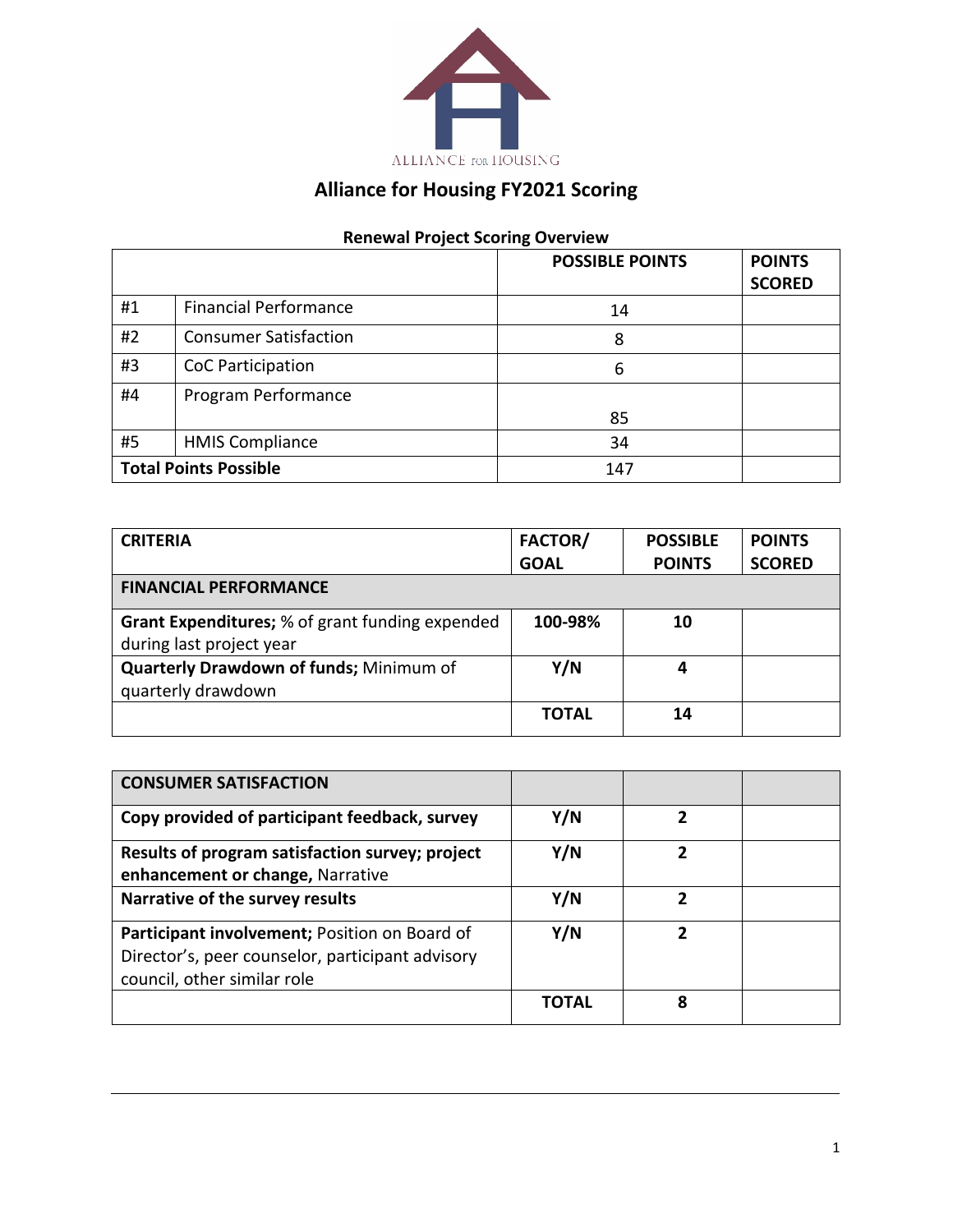| <b>CoC PARTICIPATION</b>                               |              |   |  |
|--------------------------------------------------------|--------------|---|--|
| Agency Participation; at least one committee           | Y/N          |   |  |
| Agency Leadership; at least one workgroup              | Y/N          |   |  |
| <b>Organization representation;</b> 5 or more meetings | Y/N          | 2 |  |
| <b>Narrative of ending homelessness</b>                | Y/N          | 2 |  |
|                                                        | <b>TOTAL</b> | 6 |  |

| <b>PROGRAM PERFORMANCE</b>                                       |                                                                                              |                                                     |    |  |
|------------------------------------------------------------------|----------------------------------------------------------------------------------------------|-----------------------------------------------------|----|--|
|                                                                  | 1. Length of Stay                                                                            | <b>Days</b><br>$RRH - 43$<br>$PSH - 64$<br>TH - 232 | 20 |  |
|                                                                  | 2. Exits to Positive Housing                                                                 | 90%                                                 | 25 |  |
| 3.                                                               | New or Increased Earned Income (RRH, PSH, TH)                                                |                                                     |    |  |
|                                                                  | A. Minimum % of participants with new or<br>increased income for project stayers             | 7%                                                  | 5  |  |
|                                                                  | B. Minimum % of participants with new or<br>increased income for project leavers             | 9%                                                  | 5  |  |
| 4. New or Increased other (Non-Employment) Income (RRH, PSH, TH) |                                                                                              |                                                     |    |  |
|                                                                  | A. Minimum % of participants with other<br>(non-employment) income for project<br>stayers    | 31%                                                 | 5  |  |
|                                                                  | Minimum % of participants with other<br>В.<br>(non-employment) income for project<br>leavers | 28%                                                 | 5  |  |
|                                                                  | <b>5. Project Effectiveness</b>                                                              |                                                     |    |  |
|                                                                  | Minimum % leavers with health insurance<br>А.                                                | 85%                                                 | 10 |  |
|                                                                  | <b>B. RRH ONLY- Cost Effectiveness</b>                                                       | $2500$                                              | 10 |  |
|                                                                  | C. PSH ONLY- Cost Effectiveness                                                              | $6000$                                              | 10 |  |
|                                                                  | TH ONLY- Cost Effectiveness<br>D.                                                            | <5000                                               | 10 |  |
|                                                                  |                                                                                              | <b>TOTAL</b>                                        | 40 |  |